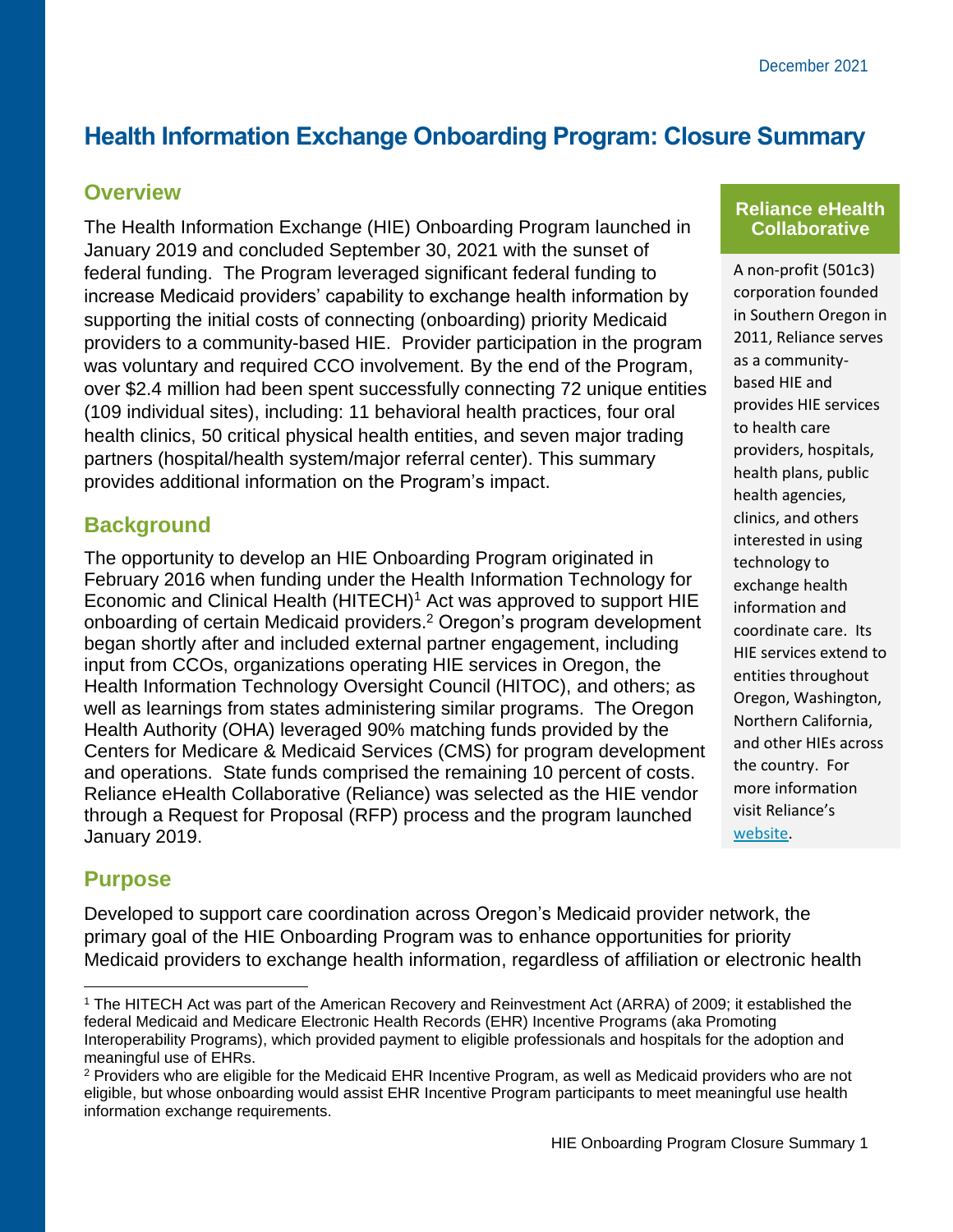record (EHR). "Priority" Medicaid providers were designated as those most salient to integrated care: behavioral, oral, and physical health providers, as well as hospitals, health systems, or multispecialty clinics (major trading partners). See *Table 1* for additional details on those designated as priority Medicaid providers. In an effort to enhance the success of the Oregon coordinated care model, participating providers were onboarded according to an OHAapproved work plan Reliance developed in consultation with coordinated care organizations (CCOs). For providers to participate in the Program, CCOs must have established a data, funding, or governance relationship with Reliance. Provider participation was voluntary.

By providing an opportunity to Medicaid providers who, in the past, may have been unable to connect to an HIE due to financial barriers, the HIE Onboarding Program has been integral in helping move the needle forward on the OHA's Office of Health IT's vision of a transformed health system where all Oregonians have access to health IT-optimized health care that results in better health, better care, and lower costs. Details supporting the progress to increase priority Medicaid providers' ability to exchange health information are included in the section below on *Program Participation*.

| <b>Provider Type</b>             | <b>Specific Provider Types Included</b>                                                                                                                                                                                                                                      |  |  |  |  |  |
|----------------------------------|------------------------------------------------------------------------------------------------------------------------------------------------------------------------------------------------------------------------------------------------------------------------------|--|--|--|--|--|
| <b>Behavioral</b><br>health      | Community Mental Health Programs, Certified Community Behavioral Health Centers, Behavioral<br>Health Homes, Assertive Community Treatment teams, mobile crisis teams, and other state-<br>licensed behavioral health organizations                                          |  |  |  |  |  |
| Oral health                      | Clinics and providers serving Medicaid members, including those contracted with managed care<br>entities and those serving fee for service (i.e., open card) populations                                                                                                     |  |  |  |  |  |
| Critical physical<br>health      | Medicaid providers who participate in: Patient-Centered Primary Care Homes, Federally Qualified<br>Health Centers (FQHC), Rural Health Centers, Comprehensive Primary Care Plus, tribal health,<br>equity-focused/culturally specific clinics, and county corrections health |  |  |  |  |  |
| Major Trading<br><b>Partners</b> | Major trading Partners include hospitals, health systems, multi-specialty clinics, laboratories, and<br>radiology, especially those that affect the value of HIE for smaller and rural/frontier providers                                                                    |  |  |  |  |  |

*Table 1: Priority Medicaid Provider Types* 

# **Services Delivered**

Two types of HIE onboarding connections were available to participating providers:

- a portal (view only) connection, which allows providers to view a patient's community health record (CHR), and can support providers who do not have an EHR; and
- an integrated connection, which connects a provider's EHR to the HIE to allow for seamless exchange of information.

Providers who participated in the HIE received financial support from the HIE, as well as financial support from OHA to offset their administrative onboarding costs. OHA paid Reliance milestone-based payments to support new connections to the HIE.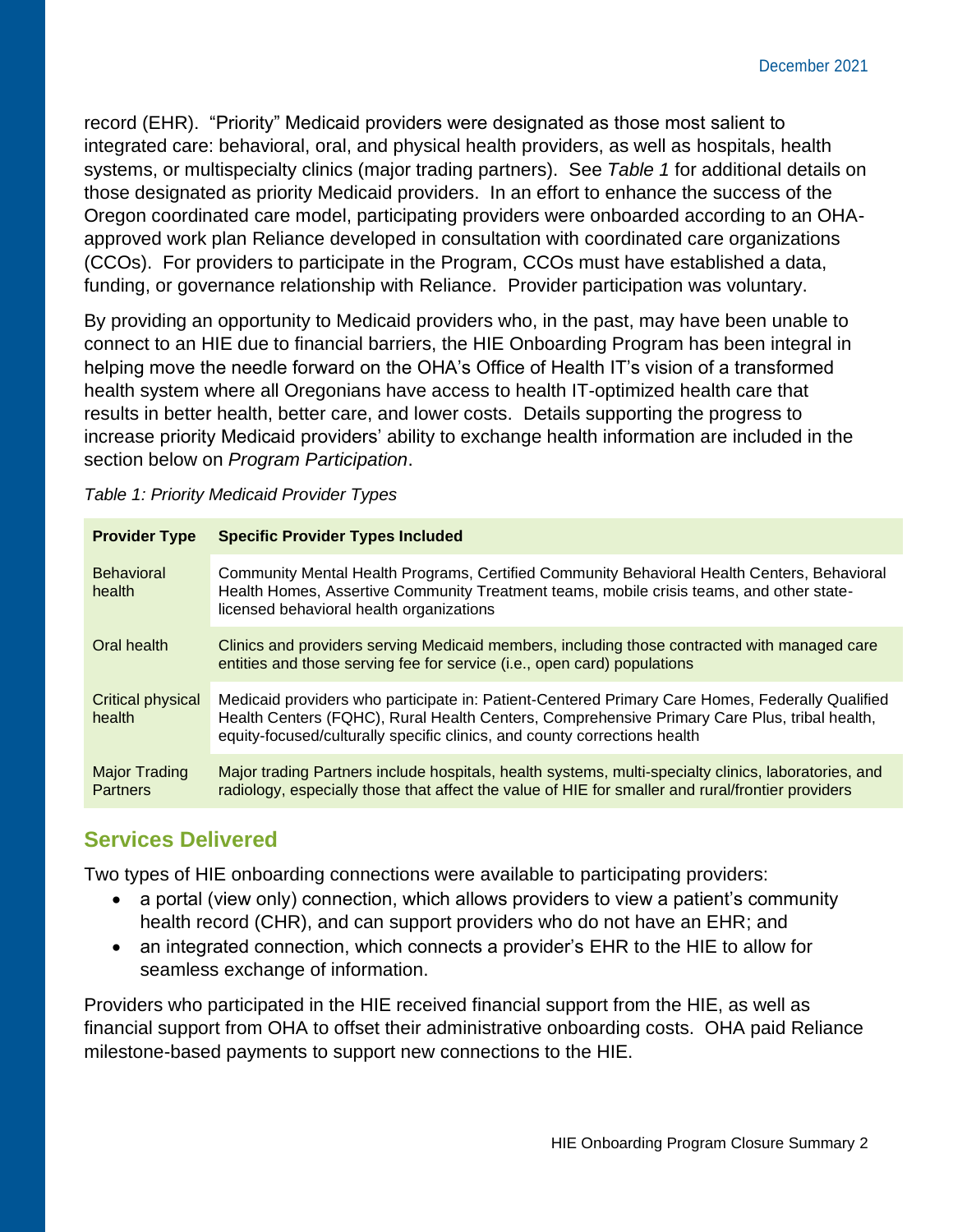# **Program Participation**

To encourage participation, Reliance conducted outreach across 12 identified regions in Oregon (established in collaboration with OHA and based off CCO service areas). Of these 12 regions, seven regions yielded OHA-approved work plans, and included participation from 9 CCOs with a data, funding, or governance relationship with Reliance. Although seven regions had approved work plans, HIE onboarding occurred in five regions. Competing priorities created challenges for entities in the Eugene/Springfield and Salem regions to participate by the program deadline. See *Table 2* below for the regions with OHA-approved work plans.

| <b>Region # &amp; Location</b> | <b>CCO<sub>s</sub></b>                                   |
|--------------------------------|----------------------------------------------------------|
| 1: Central Oregon              | PacificSource Central Oregon                             |
| 2. Hood River/The Dalles       | PacificSource Columbia Gorge                             |
| 4. Eugene/Springfield*         | <b>PacificSource Lane County</b>                         |
| 8. Salem*                      | PacificSource Marion & Polk County                       |
| 9. Southern Coast              | Advanced Health & AllCare                                |
| 10. Roseburg                   | Umpqua Health Alliance                                   |
| 11. Southern Oregon            | AllCare, Cascade Health Alliance, & Jackson Care Connect |

*Table 2: HIE Onboarding Program Approved Work Plans* 

\*No onboarding completed

The HIE Onboarding Program concluded September 30, 2021 with the sunset of HITECH Act funding. By the end, over \$2.4 million had been spent successfully completing 73 connections across 72 unique entities<sup>3</sup> (one entity received both onboarding services). Included in the total are 109 clinical sites, as well as a hospital in California and a hospital in Washington state that serve Oregon Medicaid beneficiaries. Of the 73 connections, 24 were portal connections and 49 were EHR connections. The 72 unique entities represent:

- 11 behavioral health organizations
- 4 oral health clinics
- 50 critical physical health entities
- 7 major trading partners (hospital, health system, or major referral center)

The most entities onboarded were in Region 11: Southern Oregon, with a total of 24 unique entities (25 including the California hospital) successfully connected, followed closely by Region 10: Roseburg, with a total of 21 unique entities. Reliance attributes the success in these regions to strong partnerships and collaborative efforts with CCOs. See *Table 3* below for a breakdown of entities by provider type onboarded for each region. See *Figures 1* and *2* for a geographical representation of HIE Onboarding Program participation across Oregon for priority Medicaid provider types.

<sup>3</sup> An **entity** is a hospital, clinic, health system, organization, solo practice, or other similar group that shares an EHR or other system of managing health and health-related information. Connecting the entity to the HIE will connect all of its Medicaid Providers to the HIE.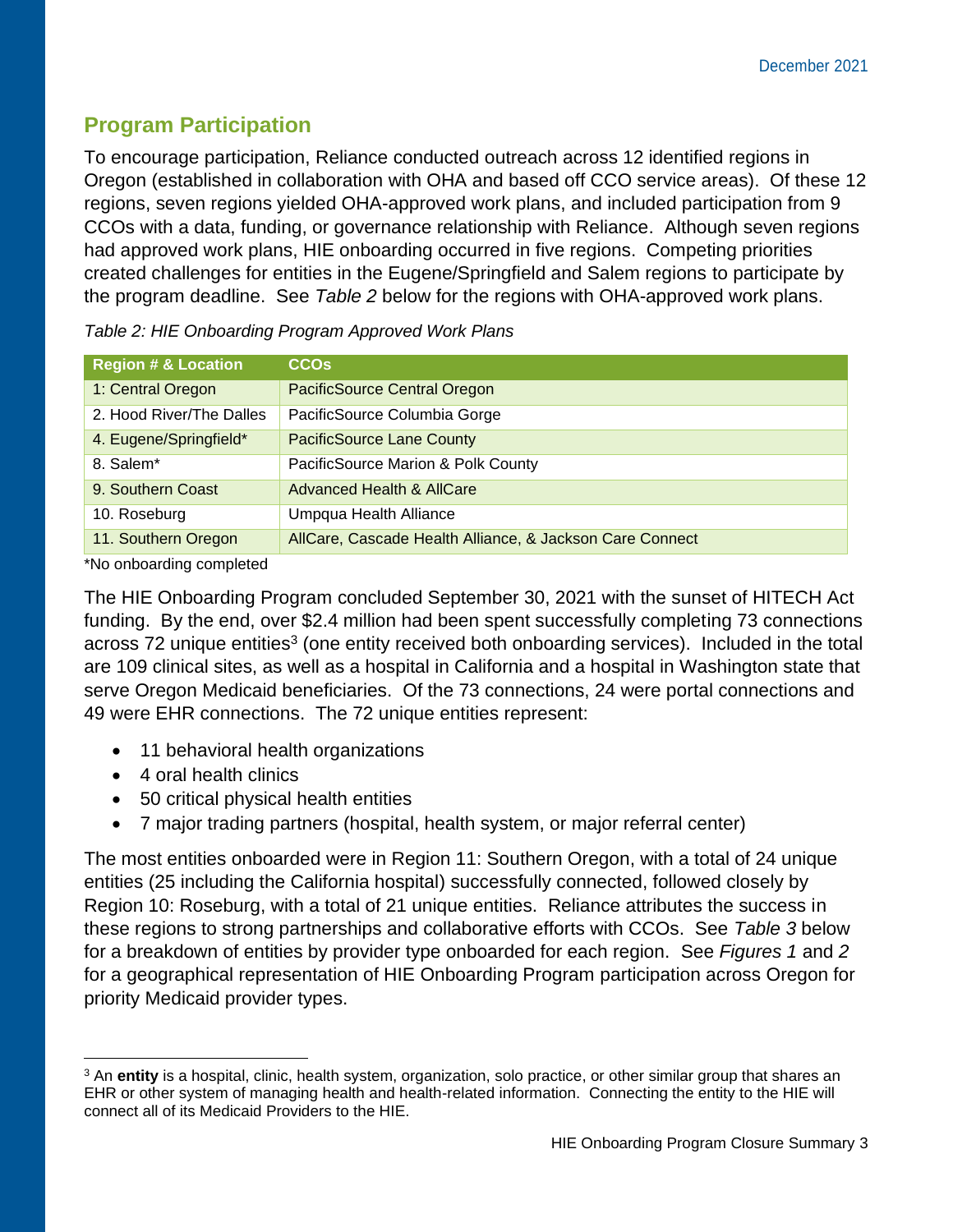| <b>Region</b>  |                                  | <b>CCO<sub>s</sub></b>                                      | <b>Total</b><br><b>Provider Type</b> |                         |                                                     |                                                  |                |
|----------------|----------------------------------|-------------------------------------------------------------|--------------------------------------|-------------------------|-----------------------------------------------------|--------------------------------------------------|----------------|
|                |                                  |                                                             | <b>Behavioral</b><br><b>Health</b>   | Oral<br><b>Health</b>   | <b>Critical</b><br><b>Physical</b><br><b>Health</b> | <b>Major</b><br><b>Trading</b><br><b>Partner</b> |                |
| 1              | Central Oregon                   | PacificSource Central Oregon                                | 4                                    | 1                       | 10                                                  | $\Omega$                                         | 15             |
| $\overline{2}$ | Hood River/<br><b>The Dalles</b> | PacificSource Columbia Gorge                                | $\overline{4}$                       | $\overline{0}$          | 2                                                   | $\mathbf 1$                                      | $\overline{7}$ |
| 9              | Southern Coast                   | Advanced Health & AllCare                                   | 0                                    | 0                       | 3                                                   | 1                                                | 4              |
| 10             | Roseburg                         | Umpqua Health Alliance                                      | 1                                    | $\Omega$                | 19                                                  | 1                                                | 21             |
| 11             | Southern<br>Oregon               | AllCare, Cascade Health Alliance,<br>& Jackson Care Connect | 2                                    | 3                       | 16                                                  | 4                                                | 25             |
|                |                                  |                                                             | 11                                   | $\overline{\mathbf{4}}$ | 50                                                  | 7                                                | 72             |

*Table 3: Onboarded Entities by Provider Type per Region* 

*Figure 1: Onboarded Entities across Oregon: Critical Physical Health and Major Trading Partners* **Note**: Two out-of-state (CA and WA) major trading partners are not included in this map.

# 50 physical health entities and 5 major trading partners onboarded

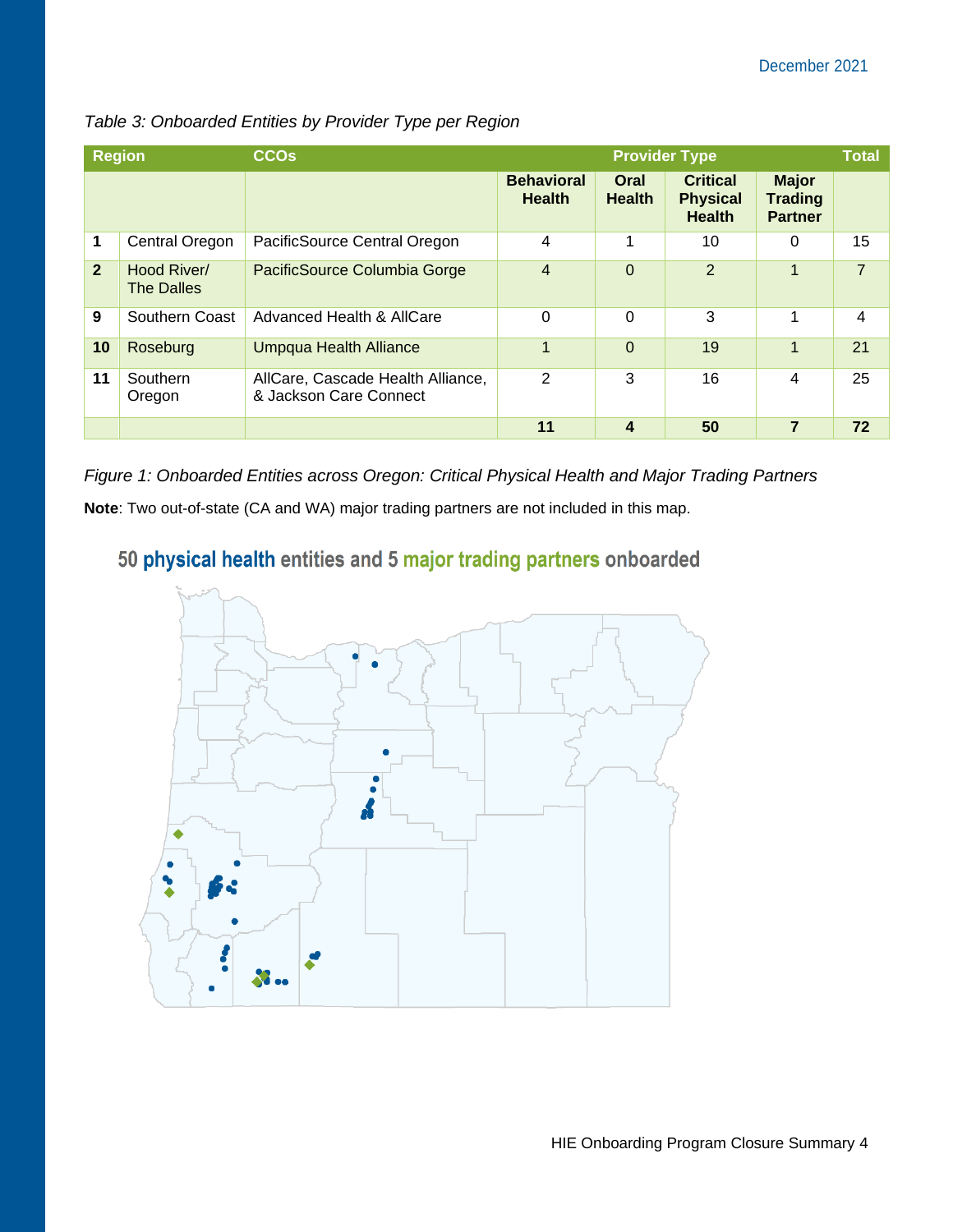*Figure 2: Onboarded Entities across Oregon: Oral Health and Behavioral Health*



4 oral health and 11 behavioral health entities onboarded

### **Successes**

OHA and Reliance identified several successes as a result of the HIE Onboarding Program, including:

### **The Program significantly expanded HIE connections in five Oregon regions**

At the beginning of the HIE Onboarding Program, Reliance was supporting 191 connections to 673 clinical sites across Oregon, including 17 hospitals in five unique health systems and five CCOs. By the end of the Program, Reliance was maintaining 327 connections to 1,282 clinical sites across Oregon, Washington, and in parts of California, including 25 hospitals across 11 unique health systems, and nine CCOs.

• The HIE Onboarding Program contributed 72 unique entities (109 clinical sites) to Reliance's growth. This includes four hospital systems (two out of state) which are major data contributors and bring significant value to HIE for the connected clinics and CCOs.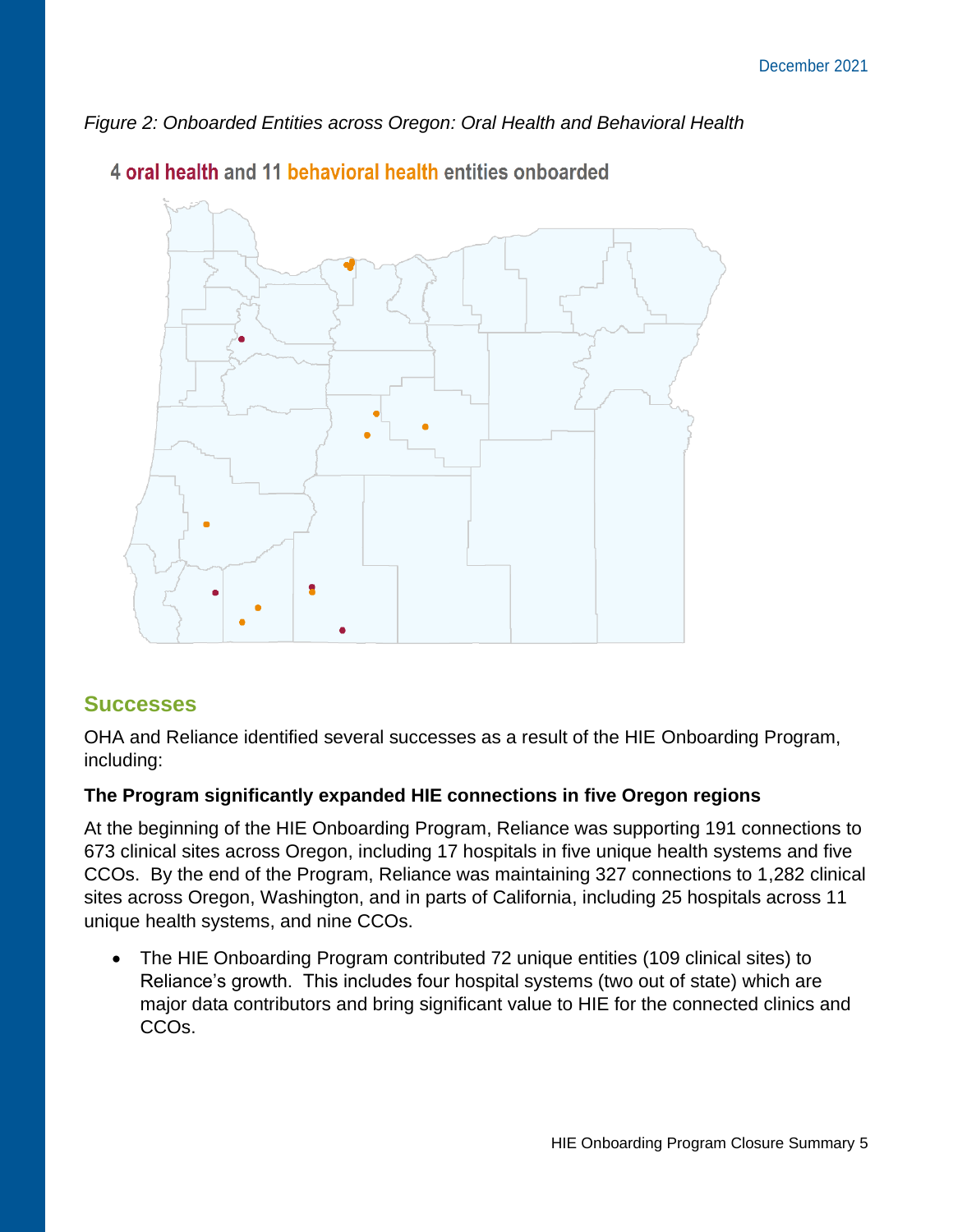• The final year of the HIE Onboarding Program, requirements of the 21<sup>st</sup> Century Cures Act<sup>4</sup> promulgated support of the adoption of community-based information exchange, particularly among hospitals and health plans. This encouraged additional interest and participation in the Program.

#### **The Program supported communities in helping manage patient care during a public health crisis**

Reliance has noted renewed interest in HIE across the spectrum of healthcare providers during the pandemic; in particular, the pandemic has prompted the interest of dental and mental health providers to share information.

#### **The Program advanced Health System Transformation goals of coordinated/integrated care, value-based payment, and supporting populations that face health inequities**

- The Program connected 11 behavioral health and 4 oral health entities, where HIT adoption and use falls significantly behind that of physical health providers. One behavioral health clinic reported that it depends on the Reliance portal to look up its patients' prescribed medications and labs from several other health care entities in the region, which are vital to patient safety and overall care.
- The Program connected primary care and behavioral health organizations engaged in value-based payment.
- The Reliance Master Patient Index increased 64% during the years the HIE Onboarding Program was operational (2019 – 2021)
- The Program connected large and small organizations, including critical health care organizations for communities and populations that are likely to face health inequities:
	- o 29 Patient Centered Primary Care Homes (two also qualify as Federally Qualified Health Centers)
	- o Two Comprehensive Primary Care Plus clinics
	- o Two tribal health clinics
	- o Two Community Mental Health Programs
	- o One Rural Health Clinic
	- o One county correctional organization: This is particularly significant because incarceration often leads to gaps in the exchange of health information, coordination of care, and worse health outcomes. By onboarding to Reliance, providers at the correctional facility will be able to view health information from participating entities (within the community health record), for individuals incarcerated at their facility. This will result in more informed care and support better health outcomes for the individual.

See *Figure 3* below for a comparison of specific provider types onboarded under the HIE Onboarding Program.

<sup>&</sup>lt;sup>4</sup> The 21<sup>st</sup> [Century CURES Act Final Rule](https://www.healthit.gov/curesrule/overview/about-oncs-cures-act-final-rule) implements interoperability requirements that prohibit health care providers from information blocking and empower patients to have more access to their health information.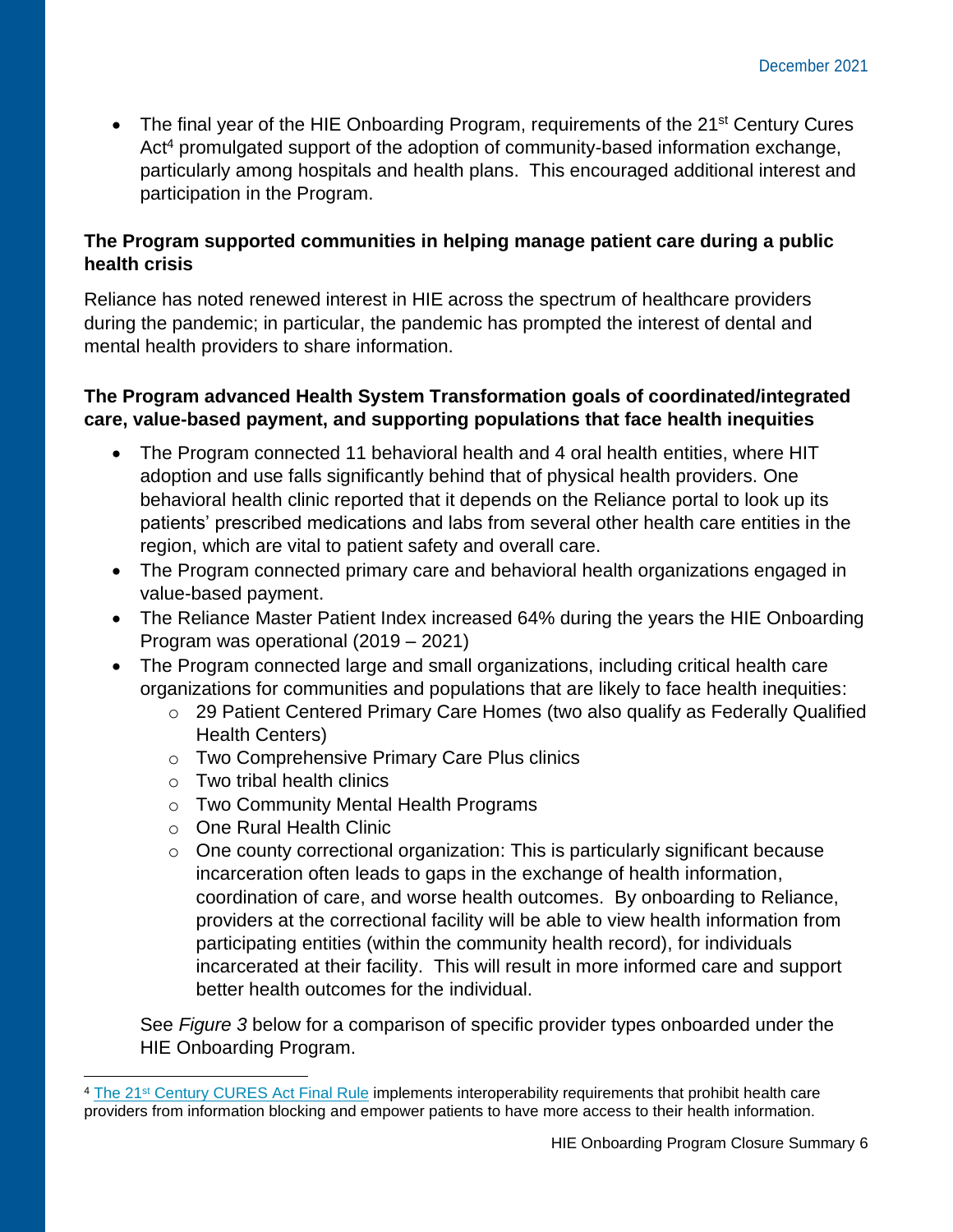

#### *Figure 3: Onboarded Provider Types within Priority Categories*

### **The Program made a major impact on CCO HIE strategies and supplemented significant HIE investments from CCOs**

- The Program served to incentivize CCOs considering whether to participate in Reliance as part of their regions' HIE strategy. Two CCOs in new regions (Roseburg and Southern Coast) joined Reliance during the Program and leveraged it to onboard clinics and hospitals.
- CCOs have found the Program to be very useful in supporting care coordination in their service areas. As a result, three CCOs requested the state seek funding to continue the Program beyond September 30, 2021. Examples of the impact of the HIE Onboarding Program for CCOs include:
	- o One CCO included requirements in oral health provider agreements to meaningfully engage in the HIE Onboarding Program.
	- o One CCO is working on integrating Reliance HIE with a tool to enhance the sharing of care plans and aims to have 50% of its network providers live on Reliance by 2023.
	- $\circ$  One CCO helped providers in one county move from a shared clinical patient record to a variety of electronic medical records and leveraged the HIE Onboarding Program information exchange between 20 entities in the area. This CCO also provided financial incentives to providers who completed onboarding.